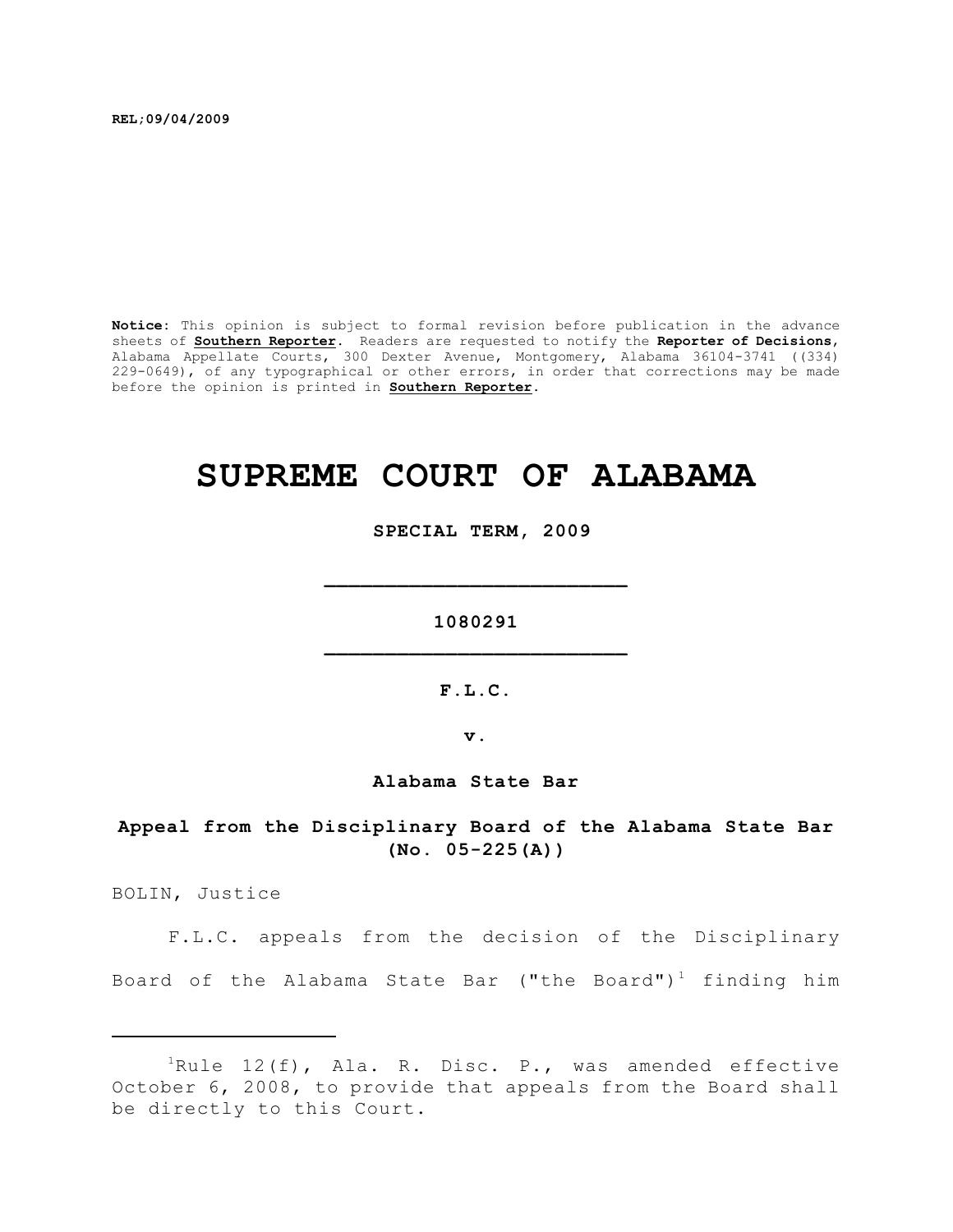quilty of violating Rules  $3.3(a)(1)$ ,  $8.4(a)$ ,  $8.4(c)$ , and 8.4(d), Ala. R. Prof. Cond.

The parties stipulated to the following joint statement of facts:

"In April of 1999, Robert Jesse Johnson died as a result of injuries he suffered while sitting in scalding hot bath water at the Conaway Boarding Home. Thereafter, Johnson's siblings –- Beth Scroggins, Mike Johnson, and Brenda Thread –- met with F.L.C. about the possibility of pursuing legal action against the owners of the boarding home. At some point during the meeting, the possibility of filing a wrongful death suit was discussed. F.L.C. informed the siblings that in order to proceed with a wrongful death action, the deceased's father, Robert Percy Johnson, would either have to initiate the suit or waive any and all legal rights relating to the deceased. At the meeting, the siblings informed F.L.C. that Robert Percy Johnson wanted to take action, but was prevented from doing so by his wife, the deceased's step-mother. After the meeting, F.L.C. did not hear from the siblings for an extended period of time.

"In late 1999 or early 2000, F.L.C. was contacted by Beth Scroggins who advised him that Robert Percy Johnson had instructed the siblings to pursue a wrongful death action against the boarding home and its owners without his involvement. F.L.C. advised Mrs. Scroggins that he hoped Robert Percy Johnson would sign a waiver or they would be forced to serve him with process. F.L.C. was subsequently informed that Robert Percy Johnson would not sign a waiver relinquishing his rights as sole heir and did not want to be served with anything.

"On or about March 28, 2000, F.L.C. filed a Petition for Administration of an Estate in the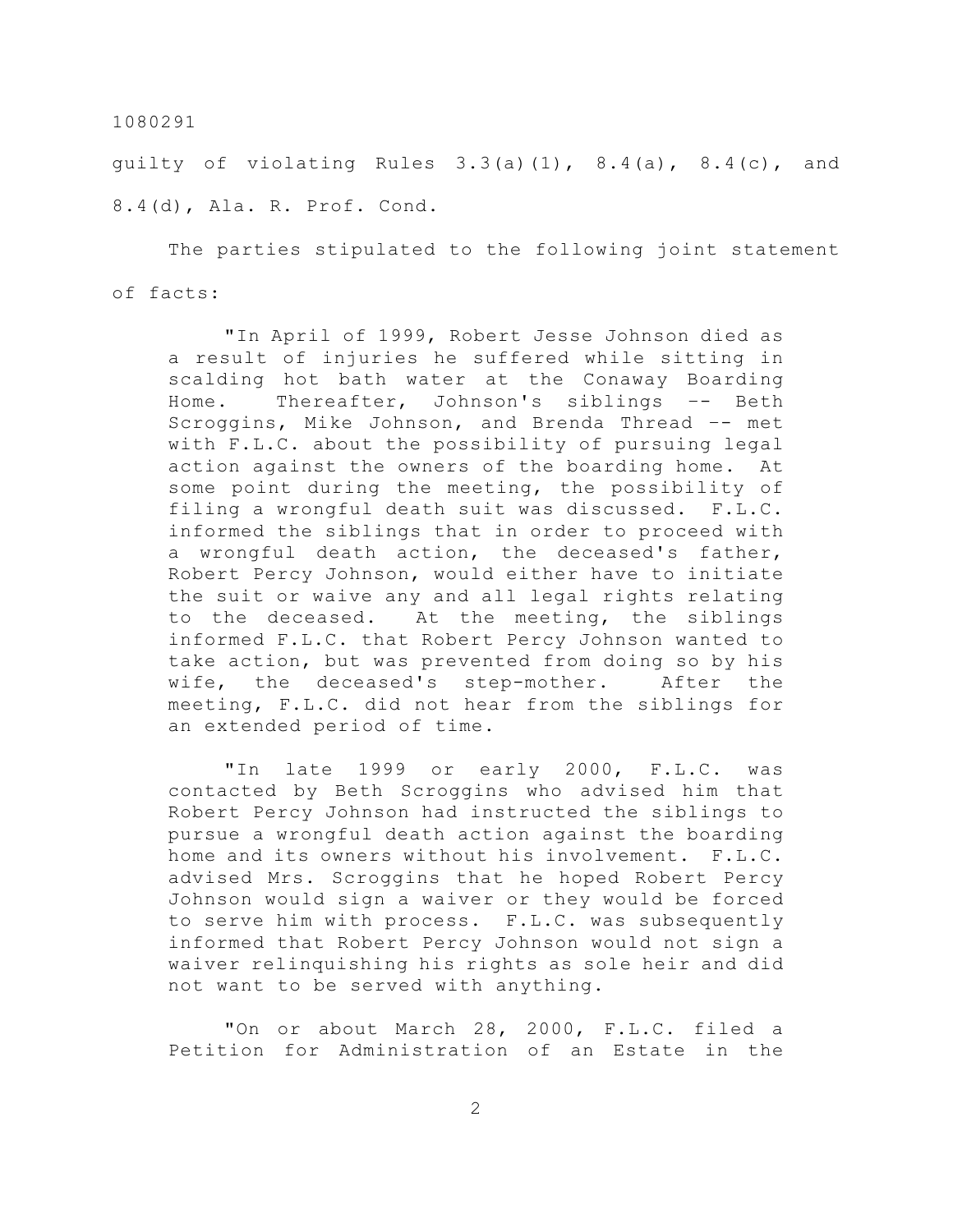matter of the estate of Robert Jesse Johnson. In the Petition for Administration of an Estate, F.L.C. identified Beth Scroggins, William M. Johnson, and Brenda Kaye Thread as the only heirs and next of kin of Robert Jesse Johnson. F.L.C. did not name or identify Robert Percy Johnson, the decedent's father, in the Petition for Administration of an Estate. The Petition for Administration of an Estate was signed under oath by F.L.C.'s client, Beth Scroggins. F.L.C. then referred the wrongful death action to attorney Mark Spear. After the initial filing of the Petition for Administration of an Estate, a number of probate proceedings were held.

"In October of 2002, the wrongful death claim was mediated. During mediation, Robert Percy Johnson's existence was raised by defense counsel and there was a brief discussion that, technically, he was the sole heir. F.L.C. told Mr. Spear that they probably needed to get a waiver on the record and suggested that he and Mr. Spear 'just plead him in and prove the waiver.' The mediation of the wrongful death suit resulted in a settlement of \$150,000. After the mediation and settlement, F.L.C. filed a motion for approval of the settlement with the probate court. Mr. Spear informed F.L.C. that he believed that Robert Percy [Johnson] needed to be listed as the sole heir in the forms accompanying the motion for approval of the settlement. As a result, Robert Percy Johnson was listed as the sole heir in the motion for approval of the settlement [filed on December 4, 2002].

"In February of 2003, Robert Percy Johnson passed away. In March 2003, F.L.C. filed Petition for Order of Distribution. In the motion, F.L.C. argued that Robert Percy Johnson had either waived his status as an heir or that Mr. Johnson's wife was estopped from asserting his status as an heir. Opposing counsel later filed a motion opposing F.L.C.'s claim that Robert Percy Johnson had waived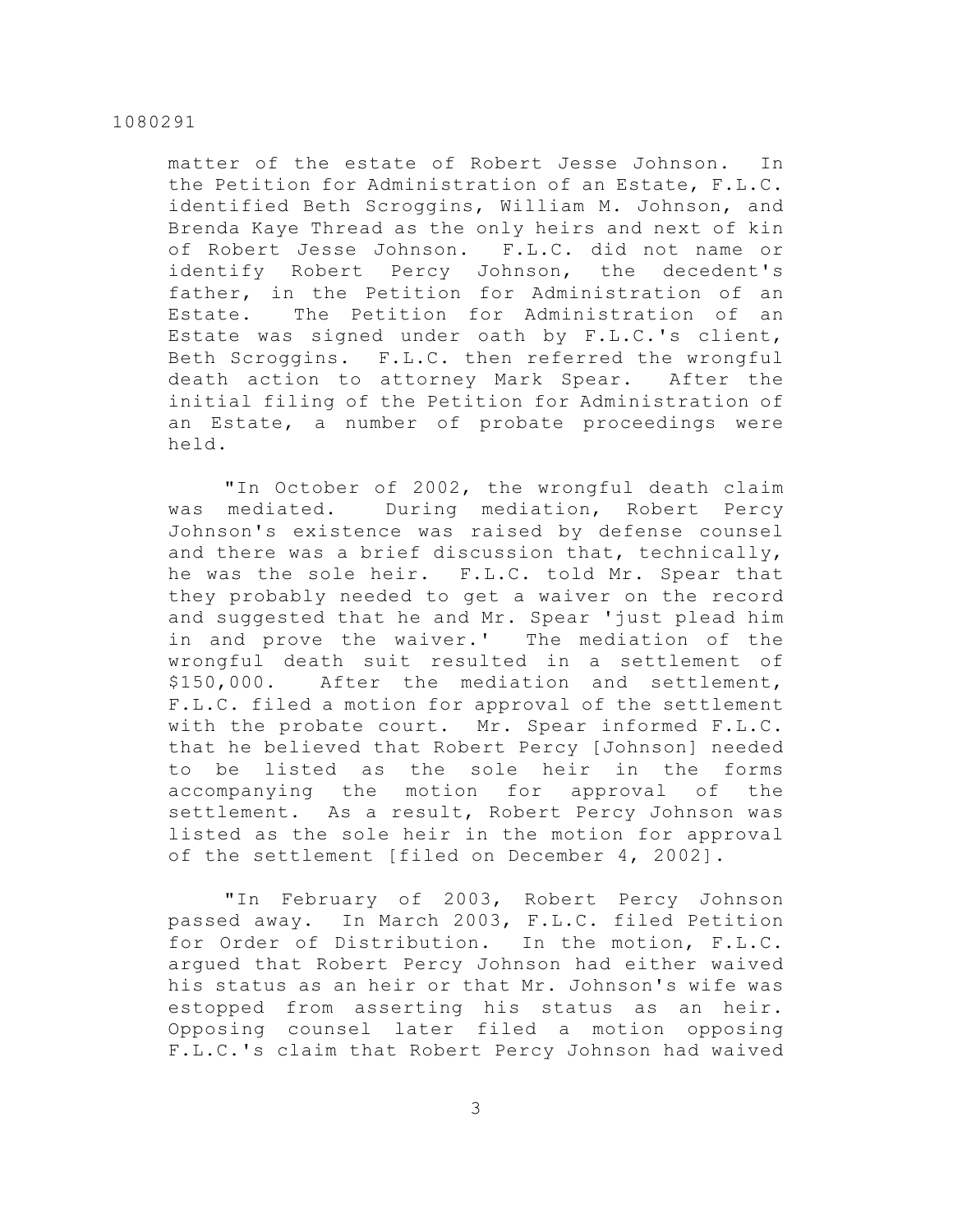or was estopped from claiming a share of the settlement. Probate Judge Don Davis held a hearing on the matter on October 20, 2003. At that hearing, Judge Davis approved payment of a \$20,000 attorney's fee to F.L.C. after being informed by the parties that Mr. Johnson had been left off the original Petition as an heir. On November 26, 2003, Judge Davis entered an order declaring that Robert Percy Johnson was the sole heir and all proceeds of the wrongful death settlement were to be delivered to his estate. Judge Davis's ruling was appealed and later affirmed by the Alabama Court of Civil Appeals.

"On May 31, 2005, Judge Davis entered a show cause order requiring F.L.C. and Mrs. Scroggins to demonstrate why they should not be held in contempt of court for filing pleadings 'that contained false information in that they did not disclose in the Petition for Letters of Administration the identity of Robert Percy Johnson ...' and failed to disclose his existence to the Court until approximately twenty-two months later. F.L.C., Mr. Spear and opposing counsel, met with Judge Davis at his office shortly after the show cause order was issued. Judge Davis asked F.L.C. if he would be willing to reimburse the estate of Robert Percy Johnson some money to resolve the matter. F.L.C. replied that he would. A few days later, Judge Davis called F.L.C. and opposing counsel into his office and stated that he would cancel the show cause hearing if F.L.C. paid the estate \$1,000 plus [its] expenses in the appeal. F.L.C. later paid \$1,060 to the opposing party.

"On August 26, 2005, Judge Davis entered an order accepting the Petition for Final Settlement of the estate of Robert Jesse Johnson. In the order, Judge Davis found that F.L.C. was in contempt for the filing of a known false pleading with the Court and fined F.L.C. \$1,000 for being in contempt of Court. Judge Davis then noted that F.L.C. had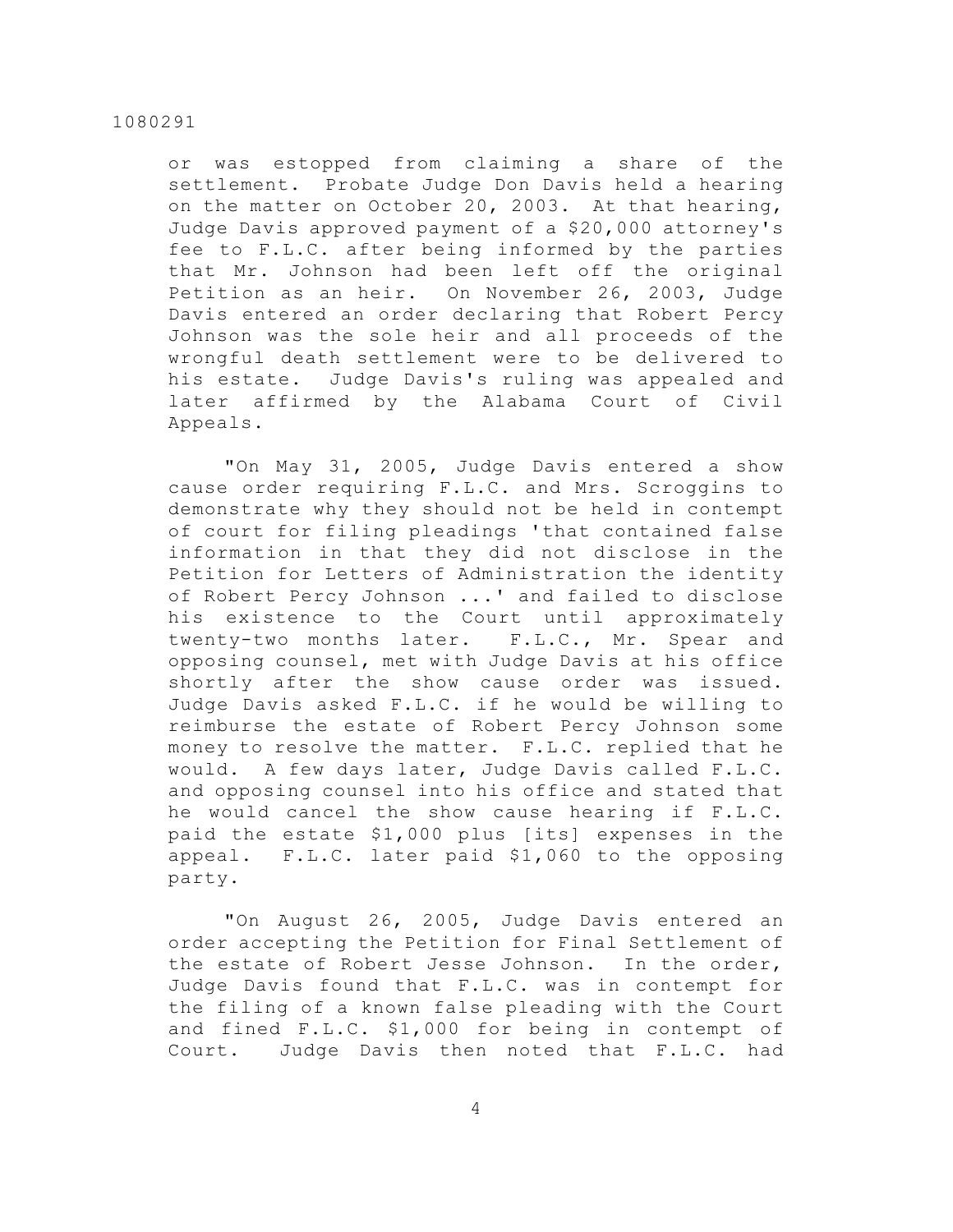already paid the estate \$1,000. F.L.C. and Scroggins subsequently appealed Judge Davis's order to the circuit court. After the parties entered into a joint settlement agreement, the circuit court vacated Judge Davis's August 26, 2005, order and approved the final settlement of Robert Jesse Johnson's estate."

On September 6, 2006, the Alabama State Bar ("the Bar") filed charges against F.L.C. alleging that he violated Rule  $3.3(a)(1)$ , Ala. R. Prof. Cond. ("Candor Toward the Tribunal"), and the following subsections of Rule 8.4, Ala. R. Prof. Cond. ("Misconduct"): (a), (c), and (d). The Bar alleged that F.L.C. filed a false petition for the administration of the estate of Robert Jesse Johnson by failing to identify the decedent's father, Robert Percy Johnson, as the decedent's sole heir. Additionally, the Bar alleged that F.L.C. failed to notify the probate court of the existence of Robert Percy Johnson throughout the course of the proceedings in the probate court.

On October 4, 2006, F.L.C. answered the charges and moved to dismiss them, arguing that they were barred by the applicable statute of limitations. The Board entered an order on May 24, 2007, denying F.L.C.'s motion to dismiss the charges against him.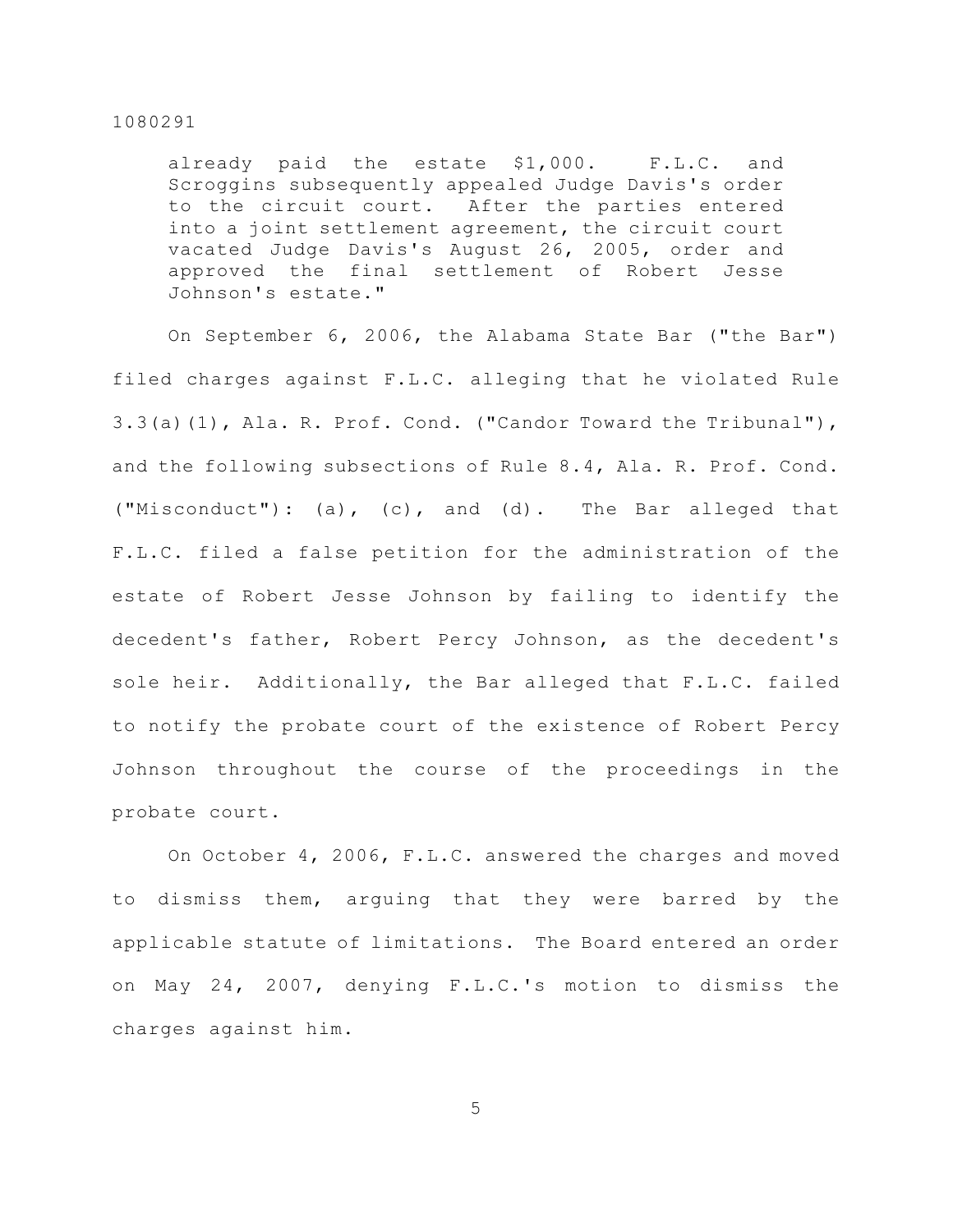On April 24, 2008, F.L.C. and the Bar submitted a joint stipulation of facts and exhibits with the Board. On May 8, 2008, each party submitted a brief in support of its position. F.L.C. also moved the Board for a judgment as a matter of law at that time, arguing that the charges filed against him were barred by the applicable statute of limitations. On May 22, 2008, the Board entered an order finding that the charges against F.L.C. were timely filed and that F.L.C. was guilty of violating Rules  $3.3(a)(1)$  and  $8.4(a)$ , (c), and (d), Ala. R. Prof. Cond. On November 18, 2008, F.L.C. agreed to accept a private reprimand and to pay restitution of \$10,000. F.L.C. also reserved the right to appeal the sole issue whether the charges filed against him were barred by the applicable statute of limitations.

## Standard of Review

The issue whether charges alleging a violation of the Alabama Rules of Professional Conduct are barred by the applicable statute of limitations is a question of law this Court reviews de novo. Tipler v. Alabama State Bar, 866 So. 2d 1126 (Ala. 2003).

## Discussion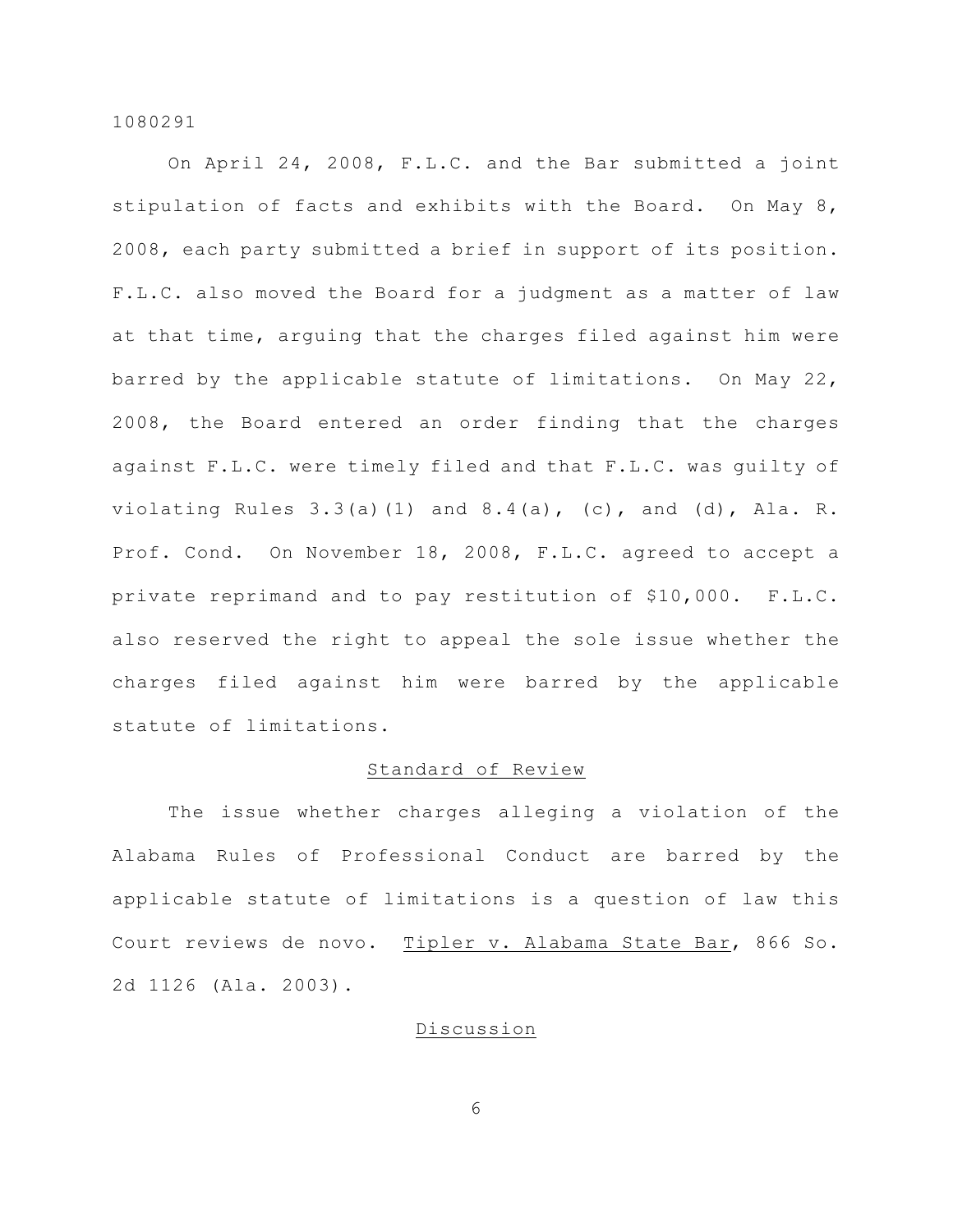F.L.C. argues that the petition for administration of the estate of Robert Jesse Johnson ("Jesse"), which contained the false representation as to the rightful heirs of Jesse's estate, was filed on March 28, 2000, and that the formal charges against him were not filed until September 6, 2006. Therefore, F.L.C. argues that the charges against him were untimely because, he argues, they were filed beyond the applicable six-year limitations period set forth in Rule 31, Ala. R. Disc. P.

The Bar argues that in addition to filing a false petition, F.L.C. was also charged with failing to disclose the existence of Jesse's rightful heir throughout the course of the proceedings in the probate court despite a continuing duty to do so. Thus, the Bar contends that F.L.C.'s failure to rectify the misrepresentation until December 4, 2002, constituted a continuing offense and that the formal charges against F.L.C. filed on September 6, 2006, were timely.

F.L.C. was first charged by the Bar with violating Rule 3.3(a)(1), Ala. R. Prof. Cond. This rule is included in that portion of the rules relating to the lawyer as an advocate and provides as follows: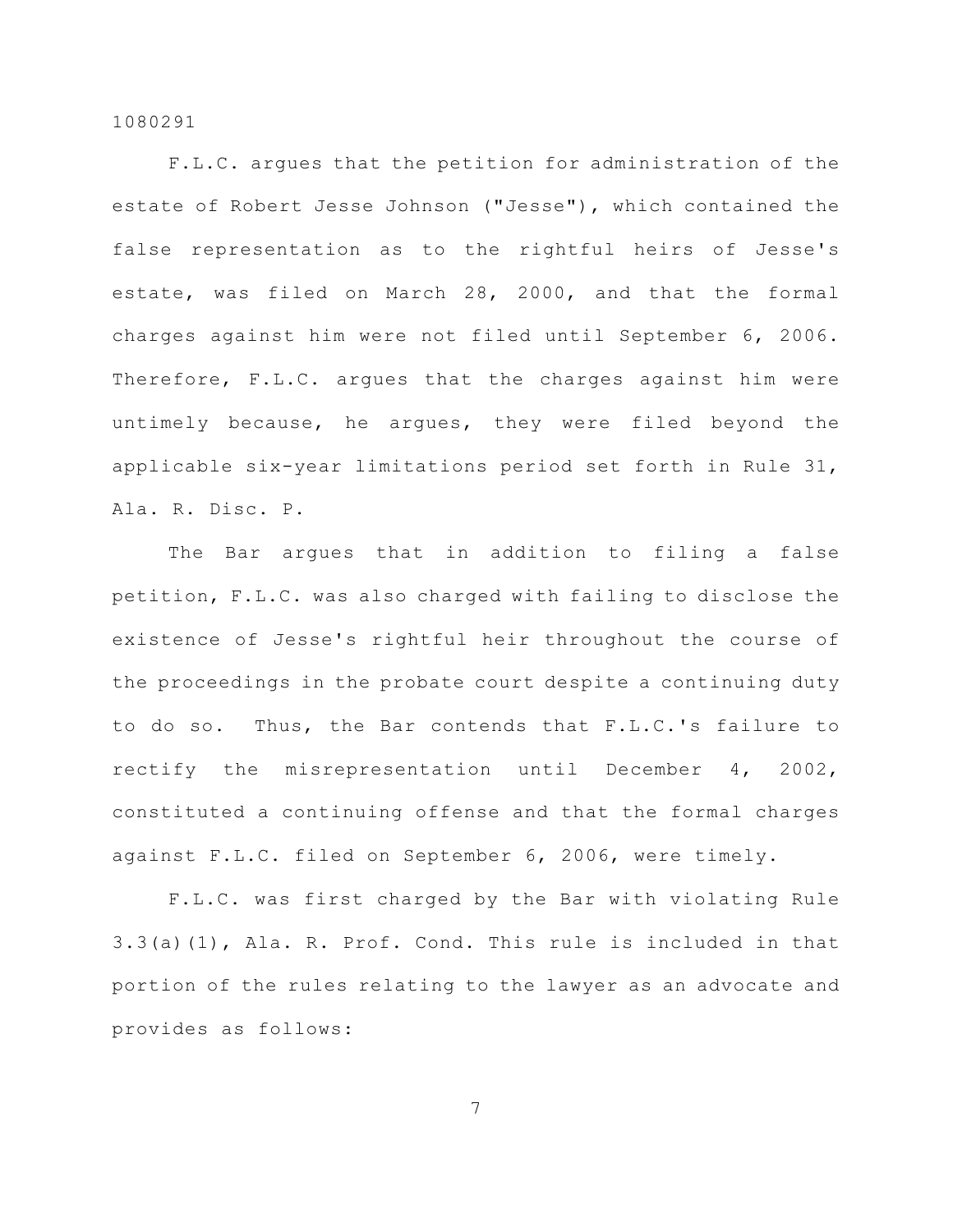"Rule 3.3. Candor Toward the Tribunal.

"(a) A lawyer shall not knowingly:

"(1) make a false statement of material fact or law to a tribunal;

"...."

This duty imposed upon a lawyer, owed by the lawyer to the tribunal before which the lawyer is appearing, is a continuing one. Rule 3.3(b), Ala. R. Prof. Cond., states:

"(b) The duties stated in paragraph (a) continue to the conclusion of the proceeding, and apply even if compliance requires disclosure of information otherwise protected by Rule 1.6 ['Confidentiality of Information']."

(Emphasis added.)

 F.L.C. argues that the statute of limitations began to run on March 28, 2000, when he initially filed the petition for the administration of Jesse's estate and omitted Robert Percy Johnson as the sole heir at law to Jesse's estate, and that more than six years elapsed before the Bar initiated formal proceedings against him. Rule 31, Ala. R. Disc. P., provides:

"Formal disciplinary proceedings before the Disciplinary Board must be instituted by the filing of formal charges within six (6) years from the accrual of the offense, provided that proceedings seeking discipline based upon fraud by a lawyer or for an offense the discovery of which has been prevented by concealment by the accused lawyer shall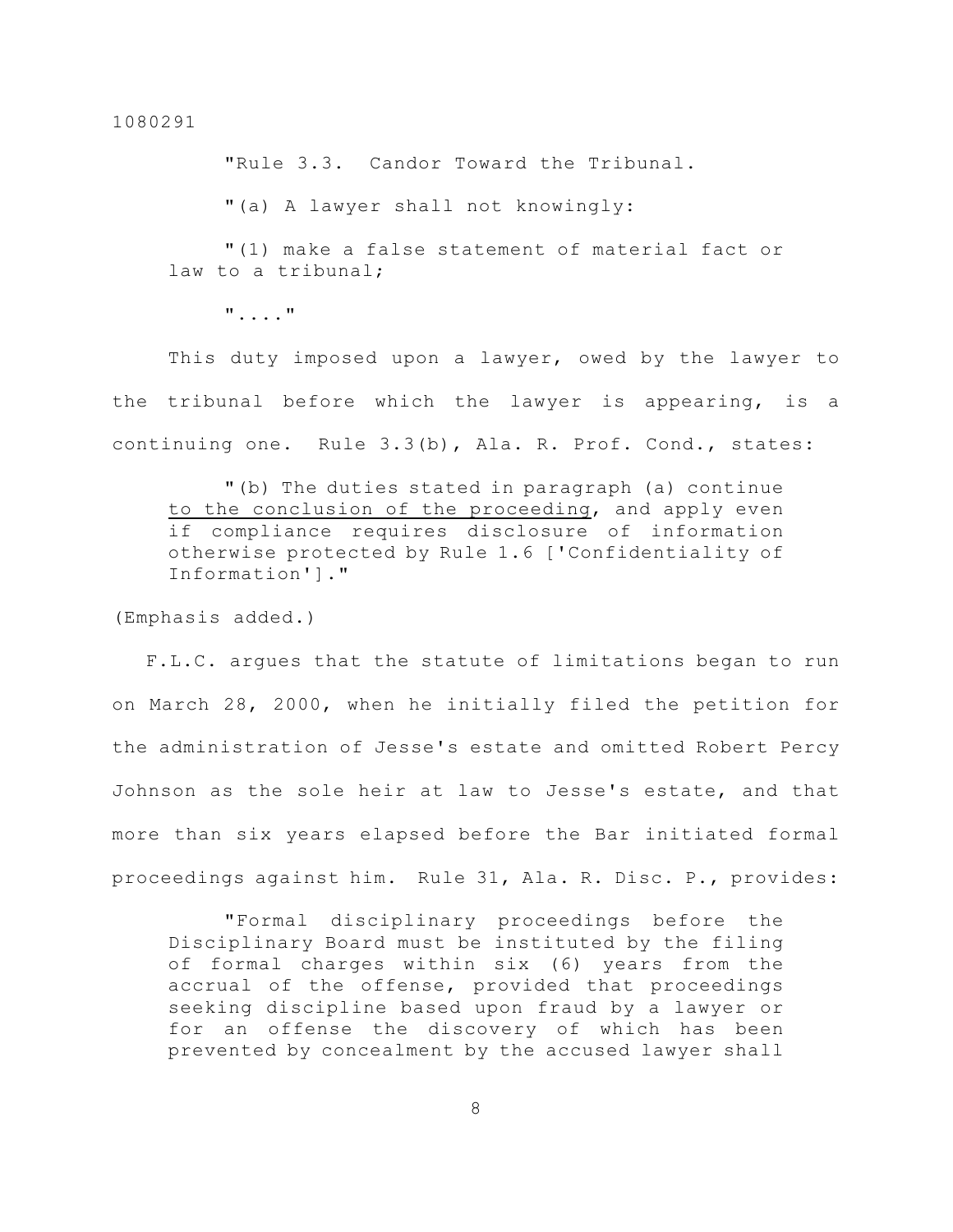not be barred until the expiration of one (1) year after discovery of the offense by the aggrieved party or the General Counsel."

In Alabama State Bar v. Chandler, 611 So. 2d 1046 (Ala. 1992), an attorney entered into an agreement to represent a client and received a retainer of \$12,500. On February 17, 1985, the client informed the attorney that he had hired new counsel and that the attorney's services were no longer needed. The client requested at that time an itemized accounting of the attorney's services and a refund of the unearned portion of the retainer. On March 8, 1985, the attorney responded to the client by informing him that he would supply the client's file to new counsel but that the \$12,500 retainer was "absolutely non-refundable." 611 So. 2d at 1047. Beginning in 1990, the client's new counsel began requesting a refund of the retainer from the attorney. On January 10, 1991, the attorney responded to the client's new counsel, reiterating his contention that the \$12,500 retainer was "absolutely non-refundable." Id.

On July 18, 1991, the Office of General Counsel for the Alabama State Bar petitioned the Board to take disciplinary action against the attorney. The complaint charged that the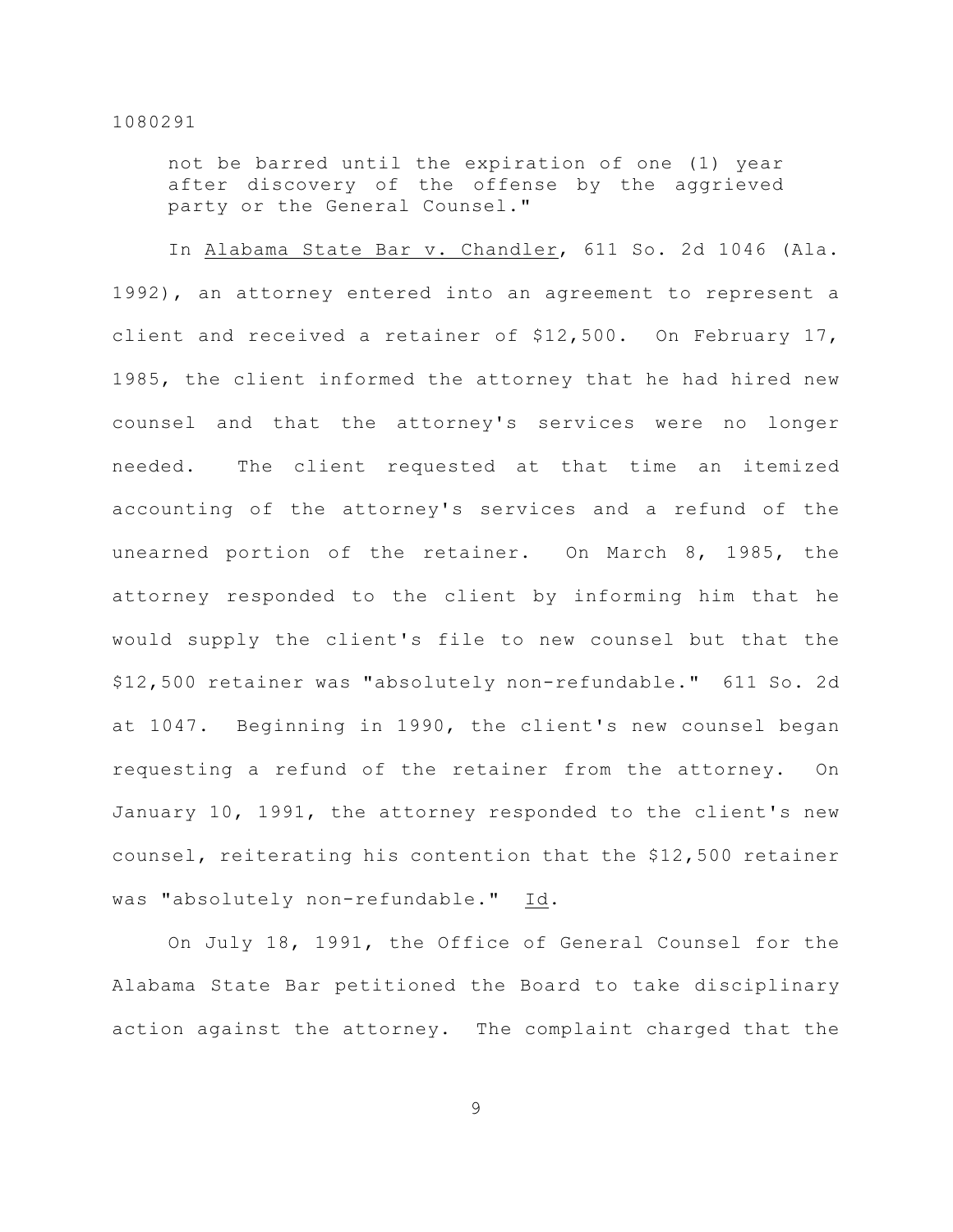attorney had violated Disciplinary Rules DR 2-111(A)(3) and DR 9-102(B)(3) of the Code of Professional Responsibility of the Alabama State Bar,<sup>2</sup> by refusing to account for funds and by failing to refund the unearned retainer. The attorney moved the Board for a summary judgment, arguing that the disciplinary complaint was barred by the six-year limitations period contained in Rule 31, Ala. R. Disc. P. On April 10, 1992, the Board granted the attorney's motion for a summary judgment. 611 So. 2d at 1048.

The Bar argued on appeal that the attorney's refusal to comply with the disciplinary rules constituted a "continuing offense" and that the six-year limitations period of Rule 31 did not begin to run until "'the lawyer has complied ... or until the client no longer requests compliance.'" 611 So. 2d at 1048. Although this Court affirmed the summary judgment in favor of the attorney, we stated the following:

"'In contrast to the instantaneous nature of most crimes, a continuing offense is one which consists of a course of conduct enduring over an extended period of time. Note, Statute of Limitations in Criminal Law: A Penetrable Barrier To Prosecution, 102 Pa. L. Rev. 630, 641-642 (1954).'

 $2$ The Code of Professional Responsibility was superseded by the Alabama Rules of Professional Conduct effective January 1, 1991.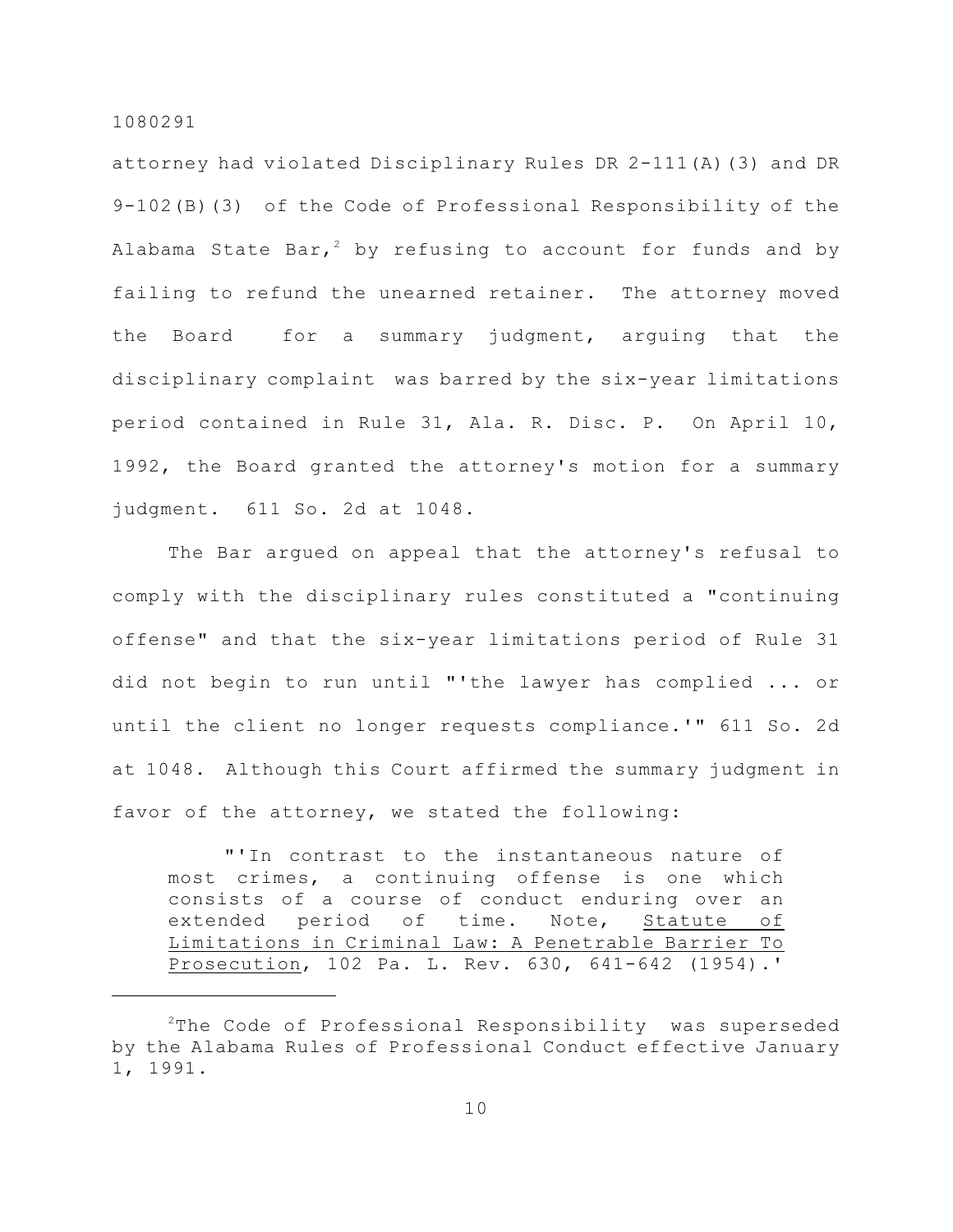John v. State, 96 Wis. 2d 183, 188, 291 N.W. 2d 502, 505 (1980). 'Even if the initial unlawful act may itself embody all of the elements of the crime, the criminal limitations period commences from the most recent act.' 96 Wis. 2d at 188, 291 N.W. 2d at 505.

"Because the continuing offense concept, by extending limitations periods, conflicts with the policies and principles on which limitations periods are based, the concept 'should be applied in only limited circumstances,' Toussie v. United States, 397 U.S. 112, 115, 90 S. Ct. 858, 860, 25 L. Ed.2d 156 (1970) (refusal to register for the draft not a continuing offense), such as when required by the 'explicit language of the substantive criminal statute,' id. at 115, 90 S. Ct. at 860, or by the inherent 'nature of the crime involved.' Id."

## Chandler, 611 So. 2d at 1048.

In addition to being charged with violating Rule 3.3(a)(1) for knowingly making a false representation to the probate court in the petition for the administration of Jesse's estate, F.L.C. was also charged with failing to rectify the misrepresentation by notifying the probate court of the existence of Jesse's father. Although not a criminal statute, Rule 3.3(b), Ala. R. Prof. Cond., specifically states, in "explicit language" required by Toussie v. United States, 397 U.S. 112 (1970), that an attorney's duty as stated in 3.3(a)(1) continues to the conclusion of the proceeding. The Comment to Rule 3.3 provides that an attorney's obligation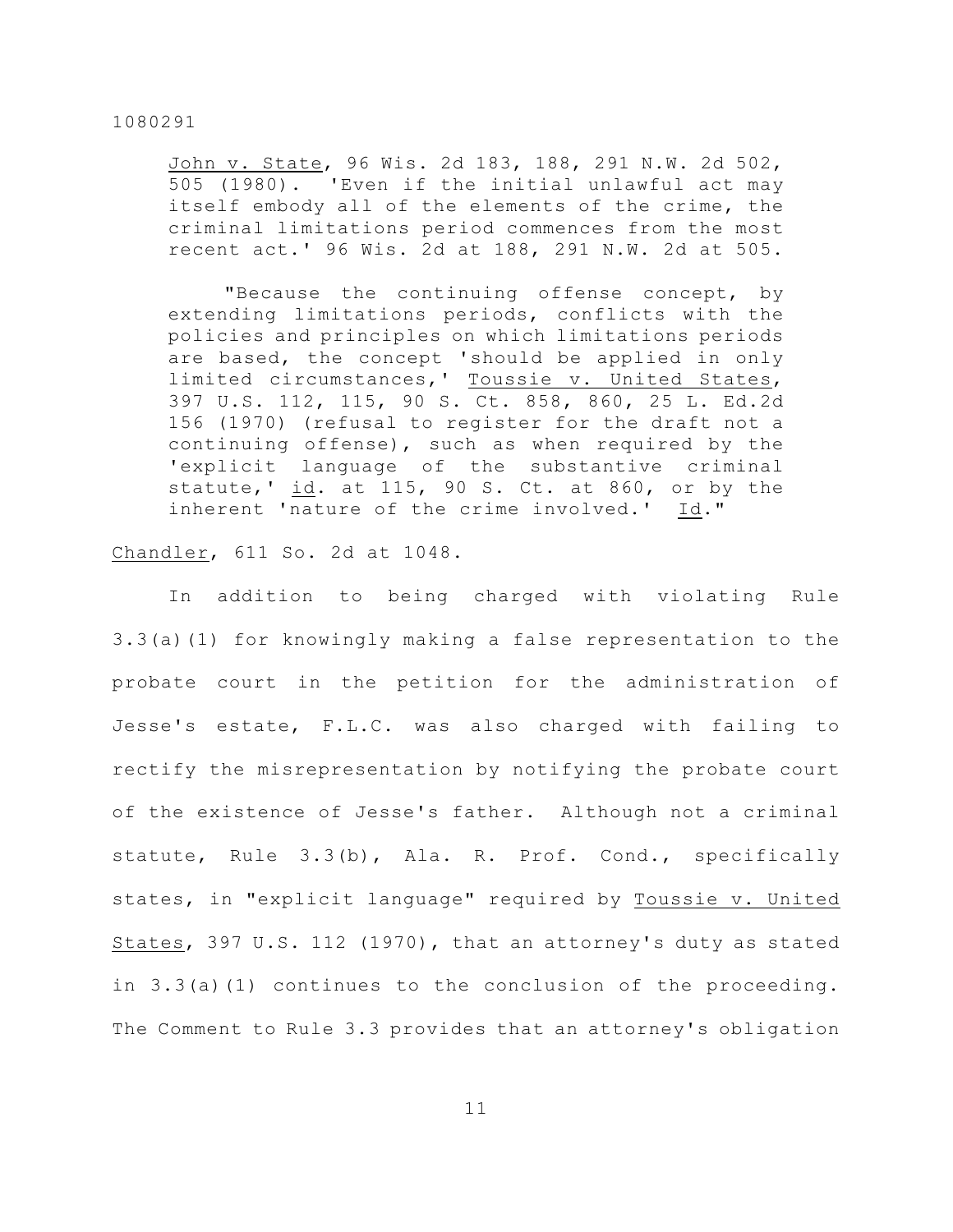to rectify the presentation of false evidence continues to the conclusion of the proceeding. The Comment further states that "[t]here are circumstances where failure to make a disclosure is the equivalent of an affirmative misrepresentation."

F.L.C. initially violated Rule 3.3(a)(1) on March 28, 2000, when he filed the petition for the administration of Jesse's estate and omitted Jesse's father as Jesse's sole heir. Despite having a continuing duty, under Rule 3.3(b), to rectify this misrepresentation, the existence of Jesse's father as Jesse's sole heir was not revealed to the probate court until December 4, 2002, when the motion for final approval of the settlement of the wrongful-death action was filed.<sup>3</sup> F.L.C. did not disclose the true heir's existence

 $3$ It is unclear what F.L.C. was referring to when he initially advised Beth Scroggins and her siblings that their father would have to sign a "waiver." For instance, it could have been a waiver of notice in response to the filing of a petition for the administration of Jesse's estate; it could have been a waiver or relinquishment of his priority to serve as personal representative of Jesse's estate; or, it could have been a disclaimer of his share of the estate or proceeds of a wrongful-death action. See Joint Submission of Stipulation of Facts and Exhibits: "[F.L.C.] informed the siblings that in order to proceed with a wrongful death action, the deceased's father, Robert Percy Johnson, would either have to initiate the suit or waive any and all legal rights relating to the deceased .... [F.L.C.] advised Mrs. Scroggins that he hoped Robert Percy Johnson would sign a waiver or they would be forced to serve him with process."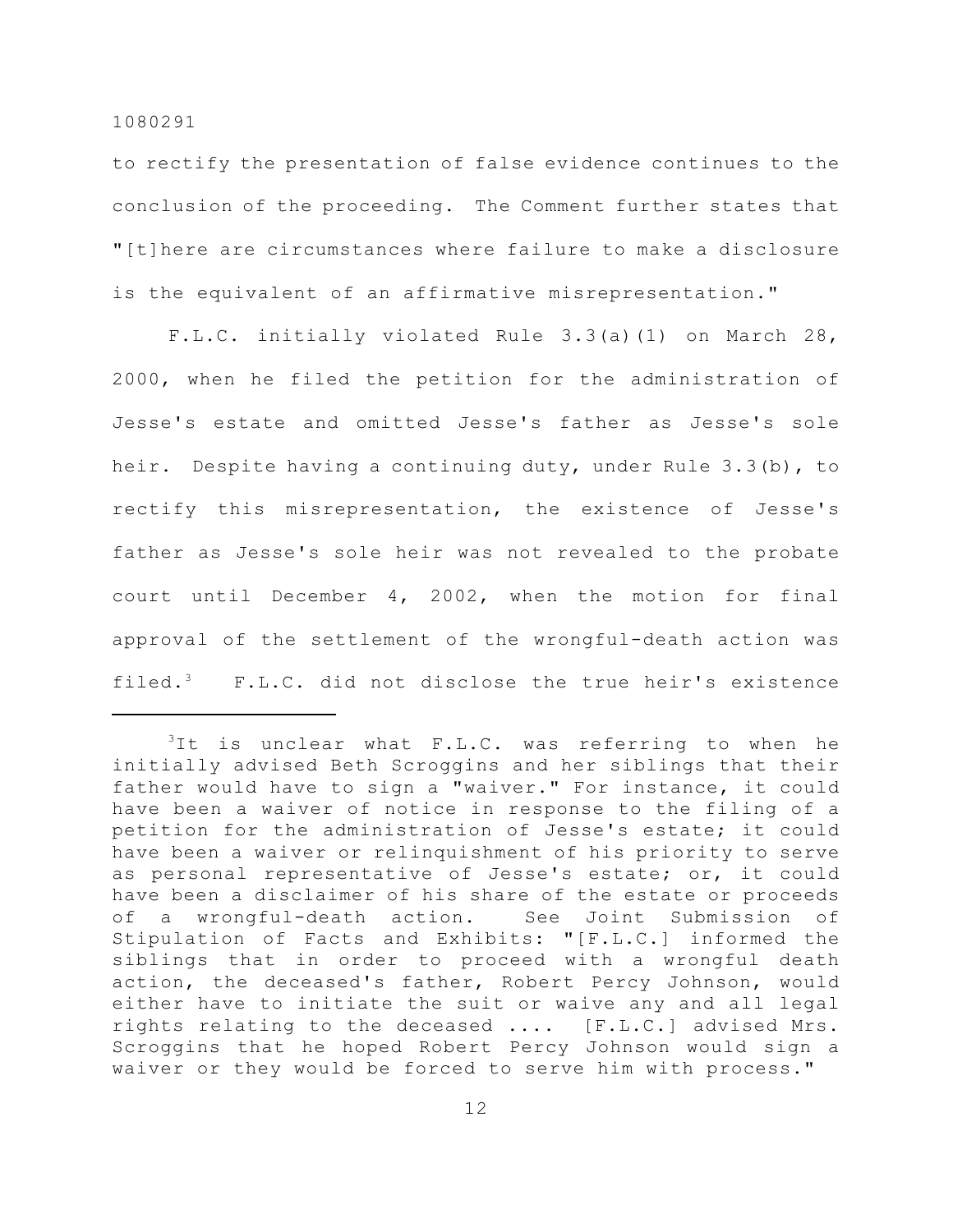and identity when he filed a "motion to approve litigation" in the probate court on October 24, 2002. Rather, in response to a request by the probate court clerk's office to provide this information, it was supplied by an amended schedule filed by counsel F.L.C. had associated to prosecute the wrongful-death action. The failure of F.L.C. to make this most important disclosure to the probate court is equivalent to and constituted a continuing misrepresentation to the probate court until December 4, 2002. Accordingly, we conclude that F.L.C.'s conduct in this case constituted a continuing violation  $--$  as discussed in Chandler and under Rule 3.3(b)  $--$ 

Ironically, unlike § 43-8-164, Ala. Code 1975, which requires notice to a surviving spouse or next of kin in a testate proceeding (providing an opportunity to contest the offered will), there is no requirement for notice to heirs or next of kin in an intestate proceeding in the absence of competing petitions. Therefore, the priority to serve as personal representative of the decedent's estate given to the father by  $\S$  43-2-42, Ala. Code 1975, and the concomitant right to file a wrongful-death action, was "waived," or relinquished, pursuant to  $\frac{1}{2}$  43-2-43(b), Ala. Code 1975, when Jesse's father failed to file for an administration within 40 days of Jesse's death. Thus, it would not have been necessary to serve Jesse's father as a personal representative against his wishes or to serve him with notice of any petition filed by Scroggins; accordingly no "waiver" of whatever nature would have been required from him. He still, however, would have been entitled to the proceeds of the wrongful-death settlement, although by his omission as the sole heir, the probate court was not apprised of his status until December 4, 2002.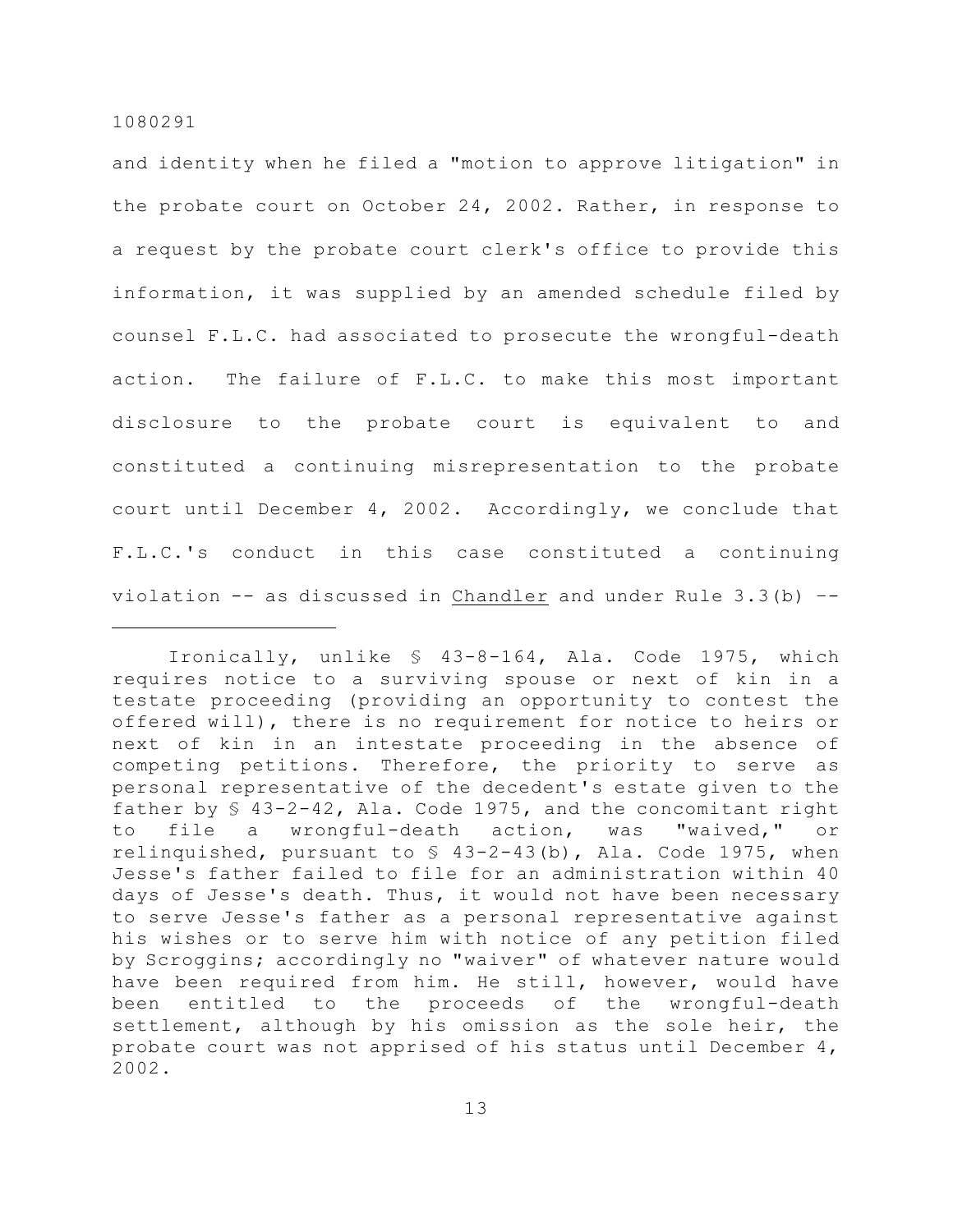of Rule 3.3(a)(1) until December 4, 2002. Therefore, the charge alleging a violation of Rule 3.3(a)(1) filed by the Bar on September 6, 2006, was timely.

F.L.C. was also charged with violating Rules  $8.4(a)$ , (c), and (d), Ala. R. Prof. Cond., which provide:

"Misconduct.

"It is professional misconduct for a lawyer to:

"(a) violate or attempt to violate the Rules of Professional Conduct, knowingly assist or induce another to do so, or do so through the acts of another;

"....

"(c) engage in conduct involving dishonesty, fraud, deceit or misrepresentation; [or]

"(d) engage in conduct that is prejudicial to the administration of justice ...."

Rule 8(4) is included in that section of the Rules of Professional Conduct headed "Maintaining the Integrity of the Profession." It deals with misconduct by a lawyer and, unlike Rule 3.3, does not state whether the misconduct must occur before a tribunal or whether it must occur extrajudicially or whether the rule encompasses both. Also unlike Rule 3.3, it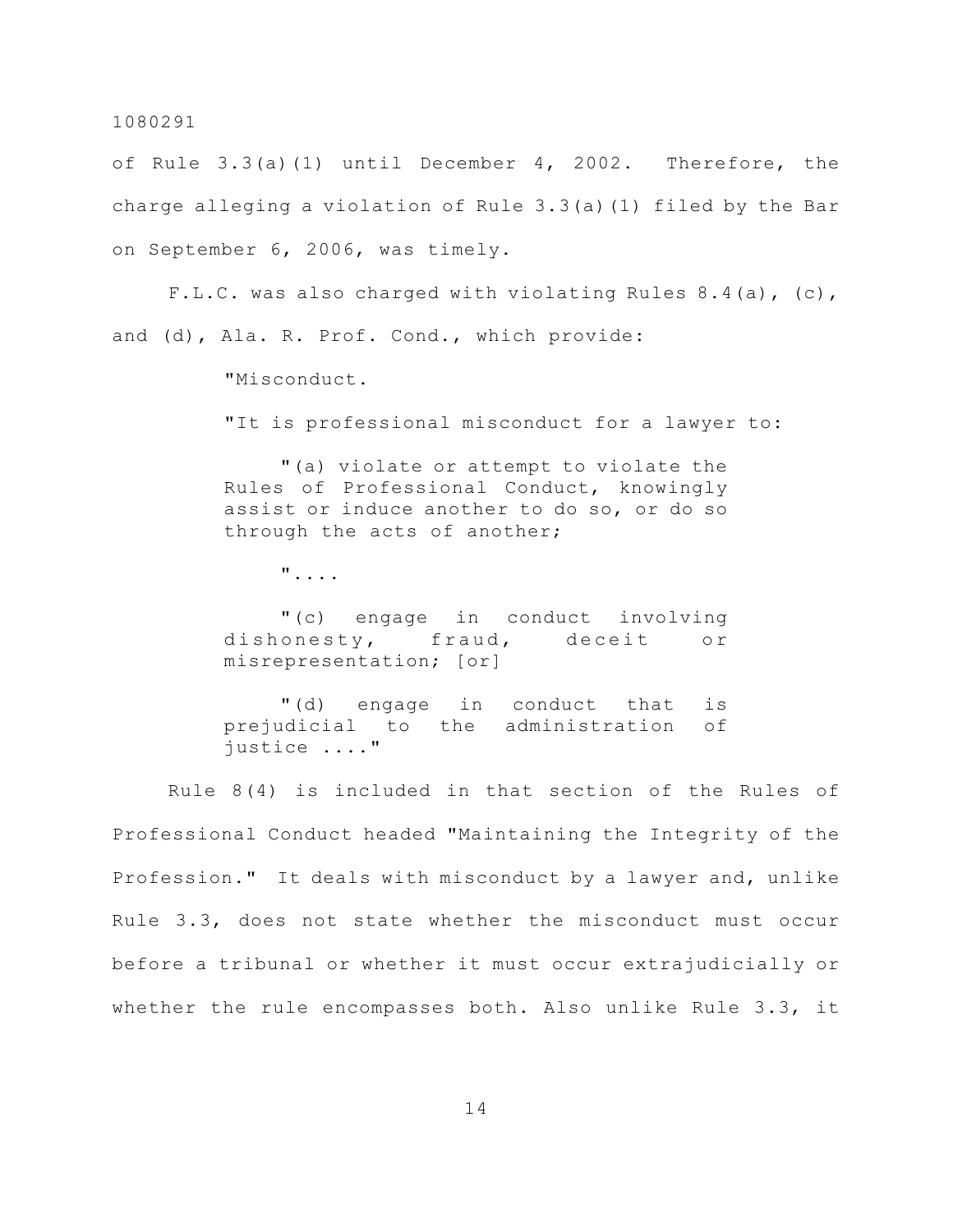does not contain a subsection containing "explicit language" akin to a continuing-offense concept.

F.L.C. cites Ex parte Dozier, 262 Ala. 197, 77 So. 2d 903 (1955), and Ex parte Cooke, 263 Ala. 481, 83 So. 2d 195 (1955), in support of his argument that the continuing-offense concept is not available to extend the accrual of the limitations period applicable to Rule 8.4. In Dozier, a lawyer accepted employment with a client to prosecute a will contest, even though he knew that the client did not have standing to pursue such a contest and that the time to institute the contest had expired. The duty the lawyer had to refund the fee after his misconduct was held not to be a continuing one so as to prevent the limitations period from accruing at the time of the initial misconduct. In Cooke, a lawyer failed to turn over money to a client and was convicted in federal court of two counts of embezzlement. When the Bar did not prefer charges within the allowable period after the convictions, this Court held that the charges were time-barred and rejected the Bar's contention that the lawyer had a continuing duty to surrender his law license upon conviction. However, both Dozier and Cooke are distinguishable from this case. Dozier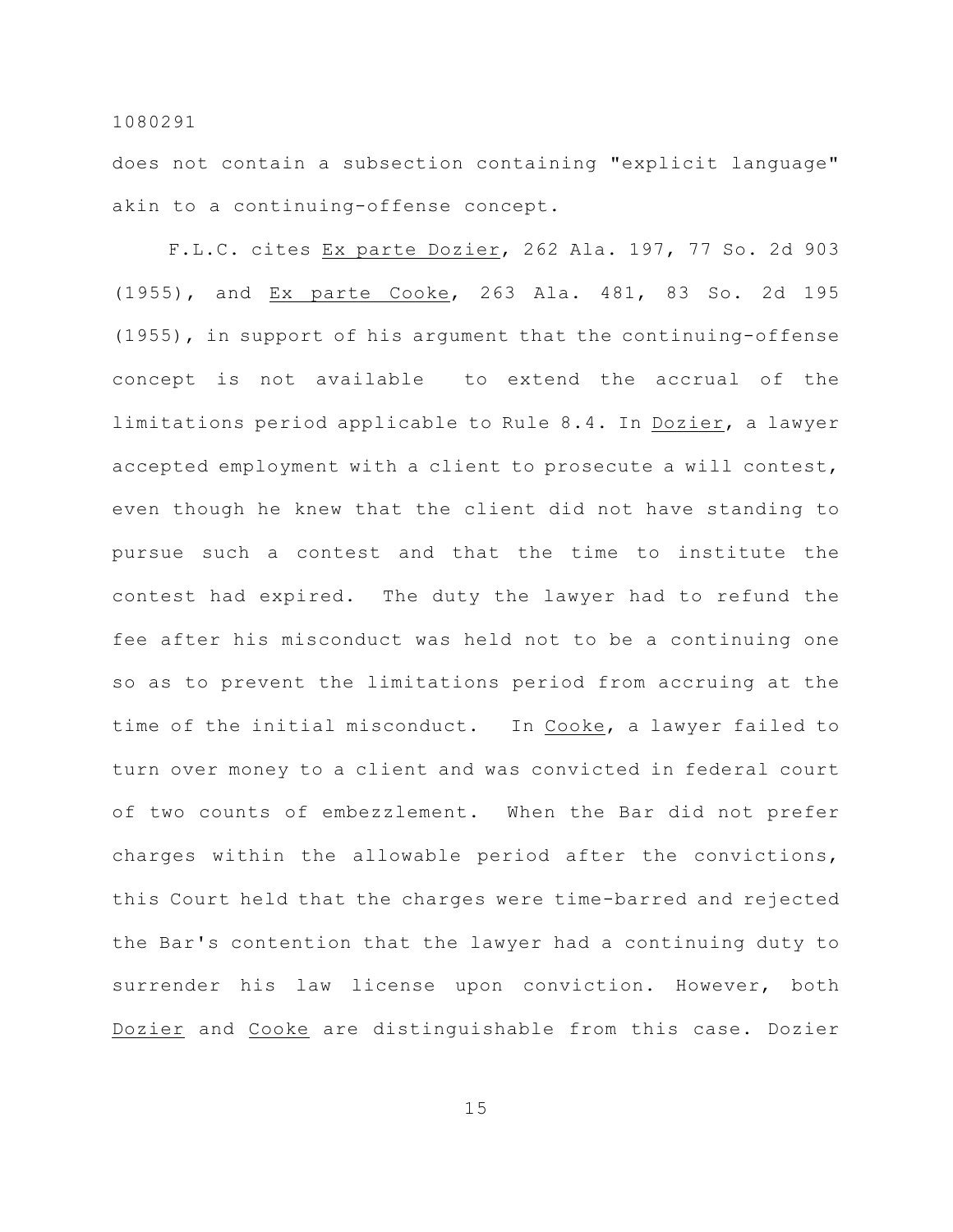committed a single act of misconduct that did not occur before a court or other tribunal. Cooke committed two acts of misconduct for which he suffered convictions for embezzlement, but the convictions were not related to any misconduct before the federal court, and any alleged duty to surrender his law license to the Bar thereafter did not occur before a court or tribunal.

F.L.C., however, misrepresented matter to a court and thereafter continued to conceal the misrepresentation in proceedings before that court. F.L.C. admitted in the joint stipulation of facts that he knew that Jesse's father was the sole heir at law of Jesse's estate. Notwithstanding that knowledge, he prepared a pleading filed in the Mobile Probate Court that he knew to be false. Thereafter, "a number of probate proceedings were held," and F.L.C. himself never advised the probate court in any of those proceedings of the misrepresentation he made in the petition that he had prepared, that his client had signed, and that he had filed in the probate court. As stated earlier, the correction of the record came from counsel associated by F.L.C., not F.L.C.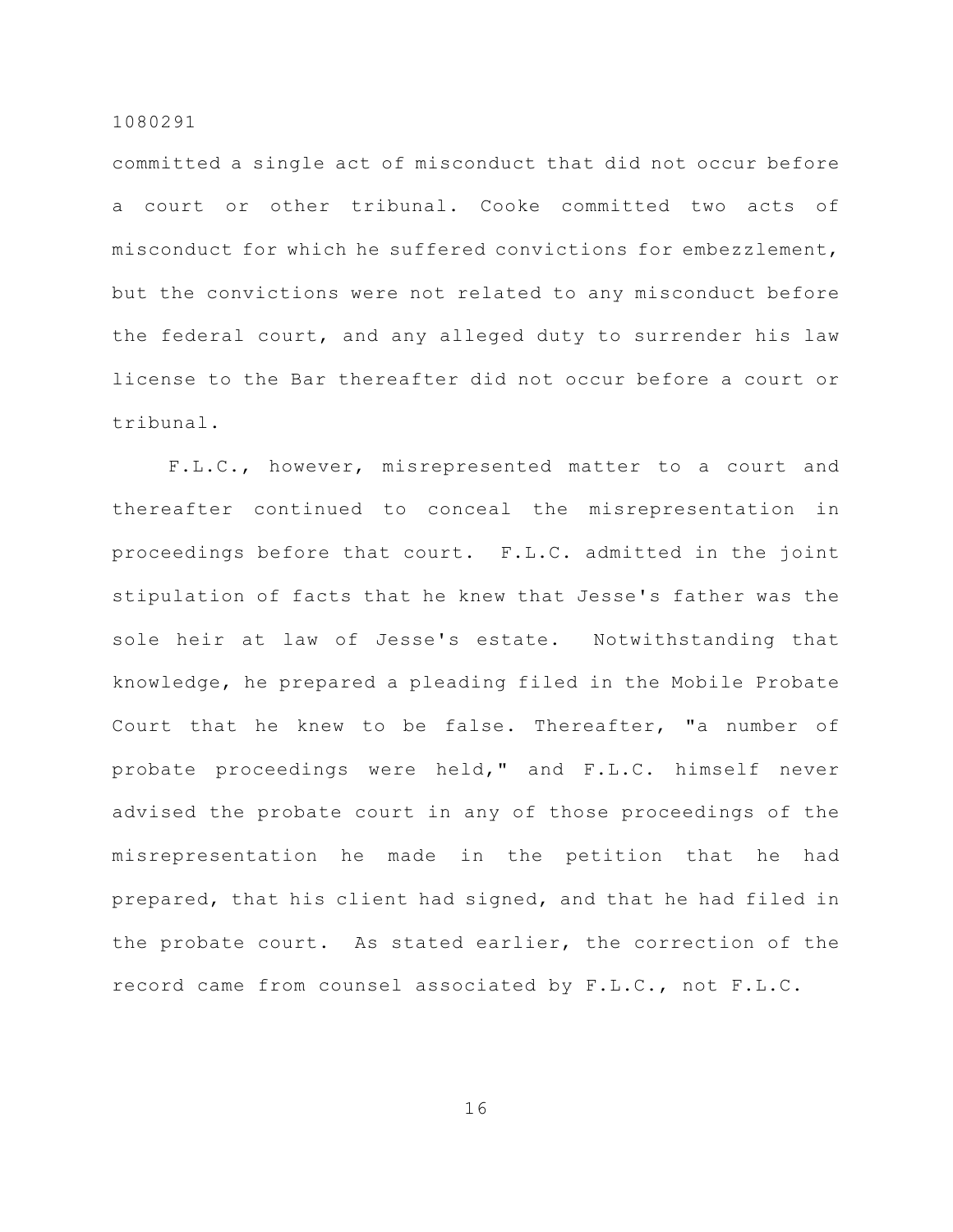In this Court's holding in Chandler, the quoted portion of Toussie with regard to continuing offenses extending limitations periods is applicable here. Toussie states that because the continuing-offense concept, as argued by the Bar here, conflicts with the policies and concepts on which limitations periods are based, it should be used only in limited circumstances, "such as when required by the 'explicit language of the substantive criminal statute' ... or by the inherent 'nature of the crime involved.'" Chandler, 611 So. 2d at 1048.

In contrast to Rule 3.3(b), there is no "explicit language" in Rule 8.4 that would convey, or specifically provide for, the applicability of a continuing-offense exception to the accrual of the limitations period. It can be argued that the use of the terms "violate" and "engage in conduct" contemplate an "instantaneous" act on the part of the offending attorney that "expresses the intent to trigger the limitations period" by the attorney's commission of the proscribed act. Chandler, 611 So. 2d at 1048. This was the case in both Dozier and Cooke. Conversely, here F.L.C. violated the Rules of Professional Conduct by assisting Beth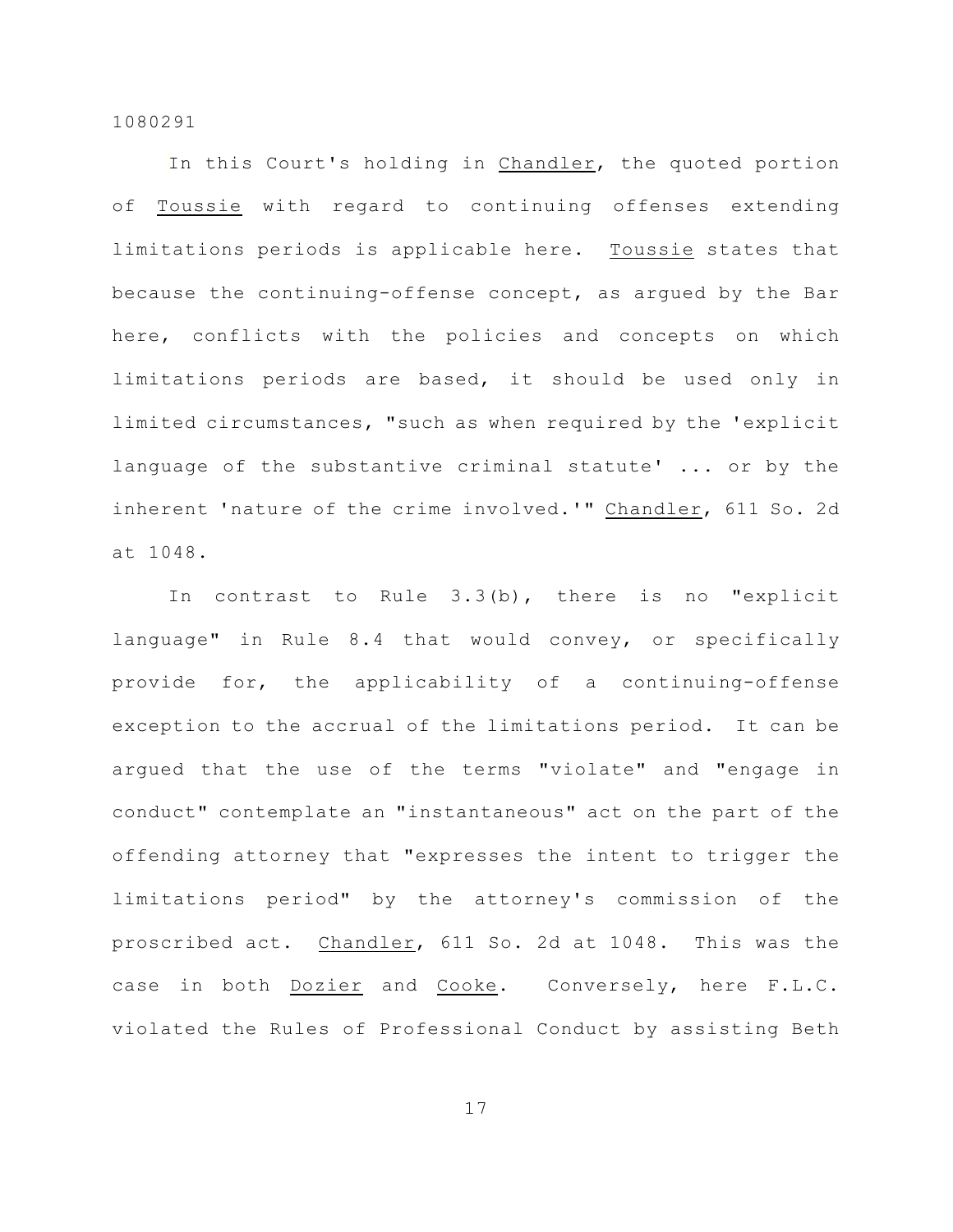Scroggins (over a period of time) in becoming a personal representative under false pretenses, engaging in conduct (over a period of time) involving dishonesty, fraud, deceit, or misrepresentation before the probate court, and further engaging in conduct (over the majority of the time that the decedent's estate proceedings, as well as the wrongful-death action, was pending) that was prejudicial to the administration of justice.

A license to practice law is a privilege that is based upon honor, integrity, and respect for the rule of law. Rule 8.4, in dealing with misconduct of a lawyer, forbids conduct that is the antitheses of the standard required to "maintain the integrity of the profession." Black's Law Dictionary defines "lawyer misconduct" as "[a]n attorney's dishonesty or attempt to persuade a court or jury by using deceptive or reprehensible methods." Black's Law Dictionary 1020 (8th ed. 2004). This proceeding is not a criminal proceeding, but the inherent "nature of the [conduct] involved," Chandler, 611 So. 2d at 1048, herein by a lawyer who was serving as an officer of the court, strikes at the basic trust between the bench and the bar, severely hampering the administration of justice.